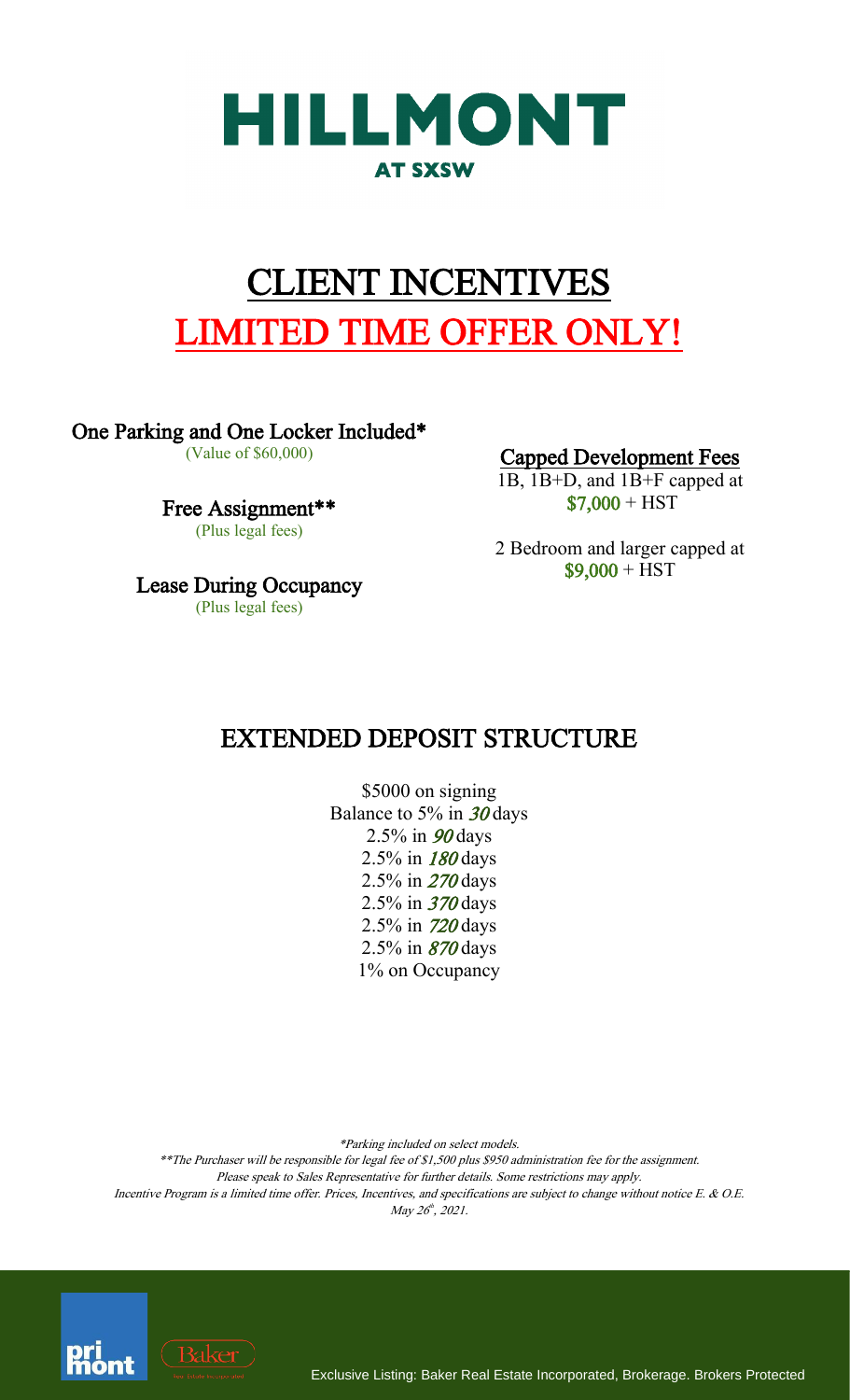

### Procedure for Buying: By Docusign

1. The attached worksheet should be completed for your Purchaser. Your Purchaser's photo ID must also be included with your worksheet (both sides of the Driver's Licence). Please email to hillmont@bakersales.info

#### YOU WILL BE CONTACTED BY ONE OF OUR SALES REPRESENTATIVES TO CONFIRM YOUR UNIT AND DETAILS OF YOUR DOCUSIGN.

- 2. Docusign will be released to your client for signatures once we have confirmation of the following: a) completed worksheet
	- b) valid government issued photo ID
	- c) a copy/scan, or a photo of the initial deposit. PAYABLE TO "MILLER THOMSON LLP IN TRUST."
- 3. Once Docusign is released to your client, our sales representative or administrator will provide further instructions on the procedure.

Please Note: The Vendor will not be executing your deal until we have confirmation of the initial deposit and all posted dated cheques received at the sales office.

- 4. In order to comply with FINTRAC requirements, Photo ID and Employment Information (OCCUPATION & EMPLOYER) must be provided for all individuals named on the cheque(s) at time of signing. If cheque(s) are being issued by someone other than the Purchaser(s), Photo Identification and Employment Information must be provided for the cheque holder and anyone else named on the cheques they are providing. If an address appears on the cheque, it must match that of the Cheque Issuer's Photo ID.
- 5. The Broker Referral will be issued subject to the following documents received:
	- a) Mortgage Pre-Approval
	- b) All post-dated cheques
	- c) FINTRAC details such as Occupation/Employer, and 3rd Party Details provided *(if applicable)*